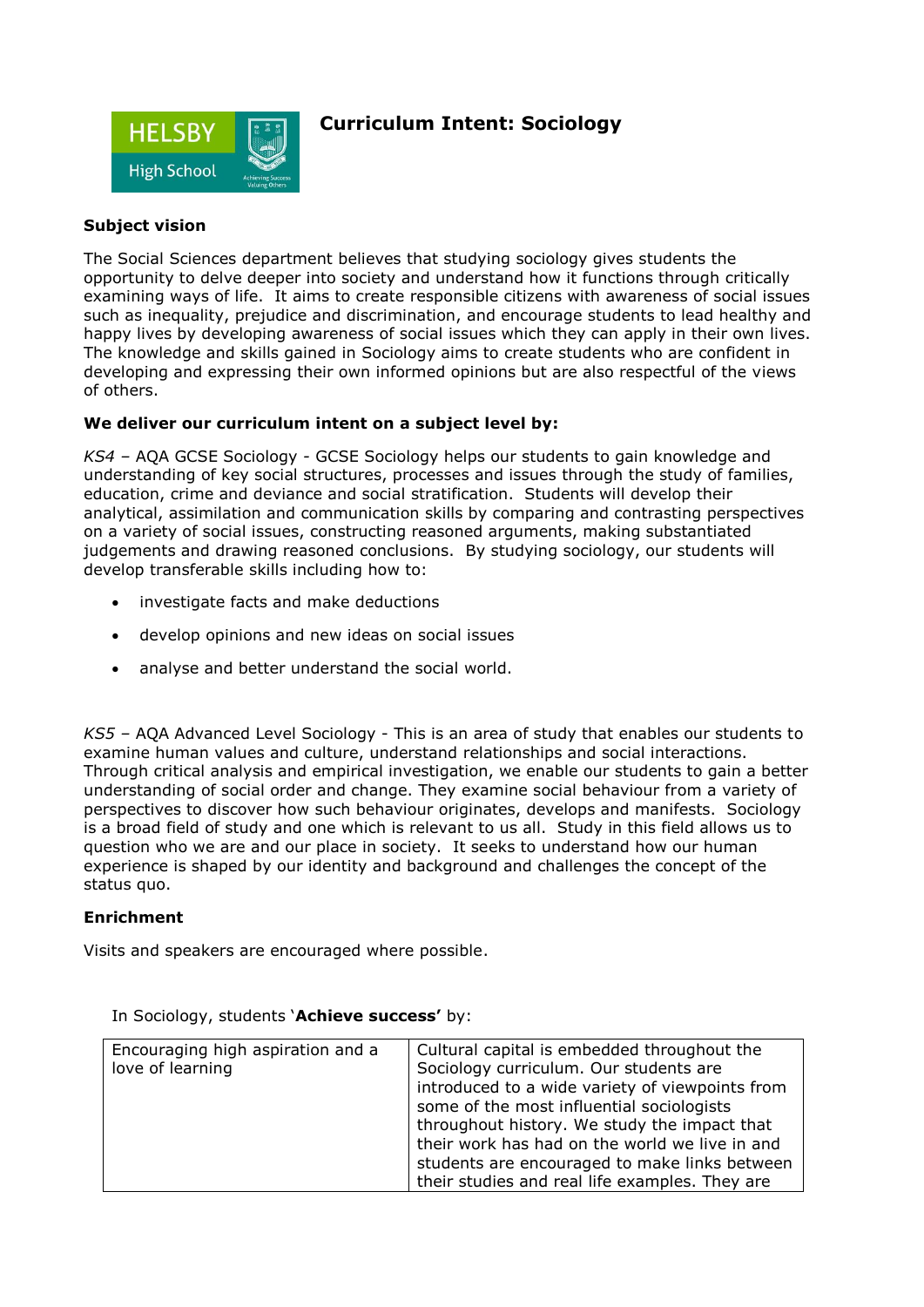|                                                | expected to analyse the relative contributions<br>of competing theories in order to discuss their<br>impact on our understanding of human<br>behaviour and society as a whole.                                                                                                                                                                                                                                                                                                                                                                                                                                            |
|------------------------------------------------|---------------------------------------------------------------------------------------------------------------------------------------------------------------------------------------------------------------------------------------------------------------------------------------------------------------------------------------------------------------------------------------------------------------------------------------------------------------------------------------------------------------------------------------------------------------------------------------------------------------------------|
| Maximising progress and potential              | Sociology teachers discuss with their students<br>the possible career destinations which studying<br>sociology can lead to. These include teaching,<br>social and community work, work in the<br>criminal justice system and policing. Many of<br>our students go on to study Sociology at degree<br>level and embark on careers in these fields.                                                                                                                                                                                                                                                                         |
| Providing rewarding learning<br>experiences    | Critical thinking is essential to the study of<br>Sociology. Students are constantly encouraged<br>to question, challenge and compare different<br>sources of information and different sociological<br>theories. Students will be required to weigh up<br>the information they have learnt in class and<br>make a critical judgement about it in essay<br>questions.<br>It empowers students with intellectually<br>challenging ideas and concepts and essential<br>skills of critical thinking. We encourage<br>students to make mistakes and learn from<br>them, so they succeed in being resilient and<br>courageous. |
| Offering diverse opportunities                 | The course is designed and delivered to nurture<br>thoughtful and motivated young people, who<br>can act responsibly as active citizens, and who<br>believe in their ability to change their<br>community for the better. At both KS4 and KS5<br>the Sociology curriculum challenges students to<br>look beyond appearances and set aside their<br>own personal beliefs to enable them to grow in<br>compassion and kindness.                                                                                                                                                                                             |
| Recognising and celebrating all<br>achievement | We cater for students across the whole<br>spectrum of academic ability. Many students<br>exceed target grades. Each year, students<br>choose to take up Sociology at university or<br>courses directly linked.                                                                                                                                                                                                                                                                                                                                                                                                            |

# In Sociology, students '**Value Others'** by:

| Contributing to a safe school<br>environment | By studying Sociology our students will develop<br>a greater sense of tolerance and understanding<br>of class, gender and ethnic diversity and how<br>this affects society and the individuals within it,<br>therefore contributing to a safe school<br>environment.                             |
|----------------------------------------------|--------------------------------------------------------------------------------------------------------------------------------------------------------------------------------------------------------------------------------------------------------------------------------------------------|
| Showing tolerance, respect and<br>fairness   | Sociology aims to inspire, nurture and develop<br>our students to be valuable citizens of our<br>society. Popular topics such as families and<br>relationships and crime and deviance have been<br>selected by the Social Science Department.<br>These are taught with sensitivity to the themes |